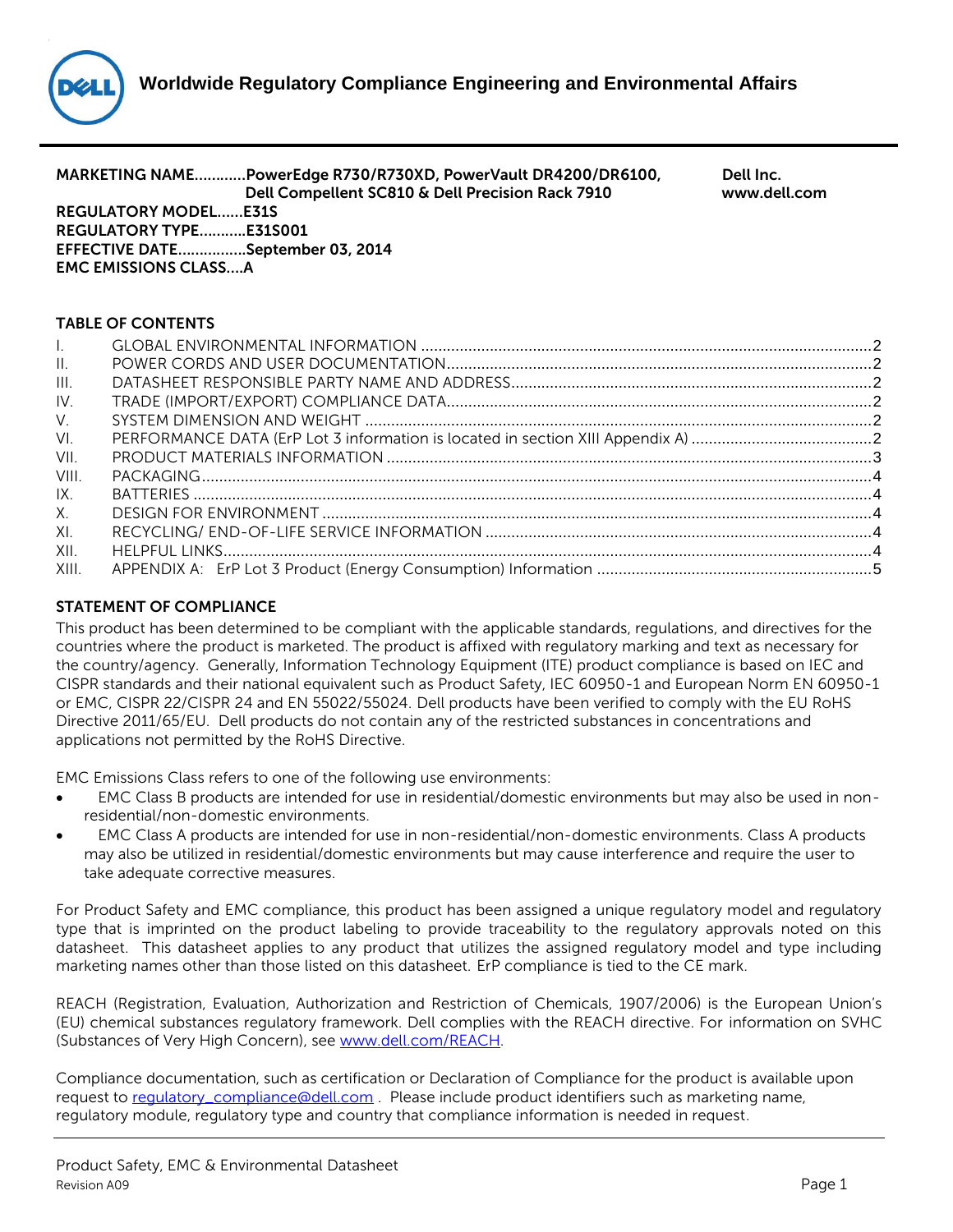

### <span id="page-1-0"></span>**I. GLOBAL ENVIRONMENTAL INFORMATION**

| <b>Environmental (Voluntary Marks)</b> |                                    |     |  |
|----------------------------------------|------------------------------------|-----|--|
| Compliance<br>Approval<br>Country      |                                    |     |  |
| Global                                 | <b>ENERGY STAR 2.0 for Servers</b> | Yes |  |
| China                                  | CEC                                | Yes |  |
| China                                  | CECP                               | Yes |  |

#### <span id="page-1-1"></span>**II. POWER CORDS AND USER DOCUMENTATION**

Dell products are provided with the power cord and user documentation suitable for the intended country of delivery. Products that are relocated to other countries should use nationally certified power cords and plugs to ensure safe operation of the product. Contact Dell to determine if alternate power cords or user documentation in other languages is available for your market.

#### <span id="page-1-2"></span>**III. DATASHEET RESPONSIBLE PARTY NAME AND ADDRESS**

Dell Inc. Department: Global Regulations and Standards MS: PS4-30 Round Rock, Texas 78682, USA [Regulatory\\_Compliance@Dell.com](mailto:Regulatory_Compliance@Dell.com)

# <span id="page-1-3"></span>**IV. TRADE (IMPORT/EXPORT) COMPLIANCE DATA**

For any questions related to importing & exporting classification of Dell products, please obtain information from the following link: [www.dell.com/import\\_export\\_compliance](http://www.dell.com/import_export_compliance) or send request to [WW\\_Export\\_Compliance@dell.com](mailto:WW_Export_Compliance@dell.com)

# <span id="page-1-4"></span>**V. SYSTEM DIMENSION AND WEIGHT**

| Depth, | Width, | Height, | Weight, kg |
|--------|--------|---------|------------|
| mm     | mm     | mm      |            |
| 756    | 482    | 87.3    | 36.5Kg Max |

# <span id="page-1-5"></span>**VI. PERFORMANCE DATA (ErP Lot 3 information is located in section XIII Appendix A)**

\* **Energy Consumption** results are based solely upon the laboratory testing of the **System Configuration** listed above. Energy consumption is tested at 230 Volts / 50 Hz.

Energy Consumption\*

Energy efficiency benefits the environment and lowers the total cost of equipment ownership by reducing power consumption. Dell offers energy calculators that help estimate power needs, potential emissions avoidance and potential cost savings. Click [here](http://content.dell.com/us/en/corp/d/corp-comm/earth-cio-corner-tools.aspx) for Dell's Client Energy Savings Calculator, Data Center Capacity Planner, and Monitor Power Savings Calculator. Information on Energy Efficiency is available [here](http://content.dell.com/us/en/corp/dell-environment-energy-efficiency.aspx)

\* This document is informational only and reflects laboratory performance. Your product may perform differently, depending on the software, components and peripherals you ordered. Accordingly, the customer should not rely upon this information in making decisions about electrical tolerances or otherwise. No warranty as to accuracy or completeness is expressed or implied. For more details visit [www.dell.com/environmental\\_information](http://www.dell.com/environmental_information)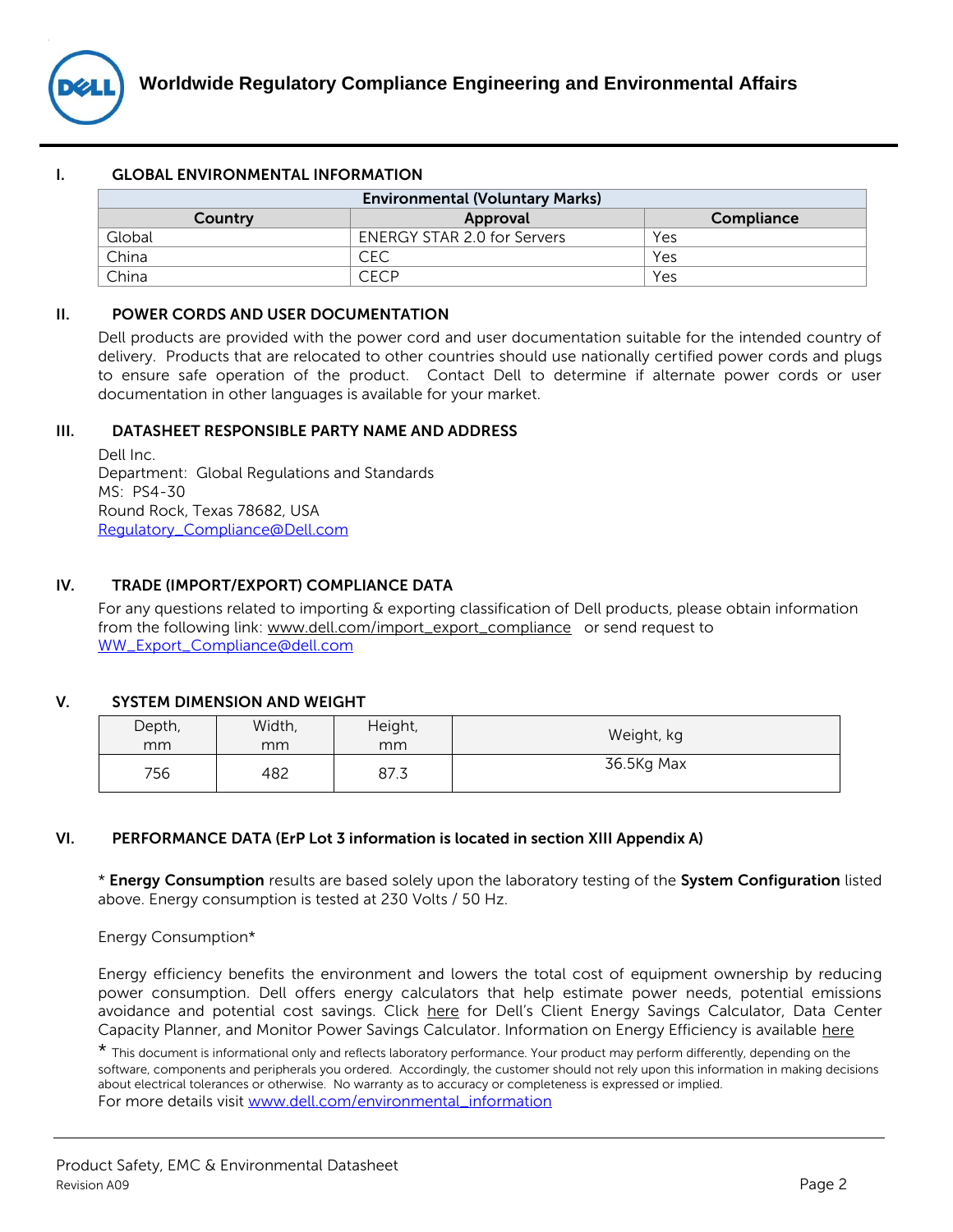

# **VII. PRODUCT MATERIALS INFORMATION**<sup>1</sup>

<span id="page-2-0"></span>Information on Dell's material use is available [here.](http://content.dell.com/us/en/corp/d/corp-comm/earth-greener-products-materials.aspx)

To review Dell's Restricted Material Guidance document click [here.](http://i.dell.com/sites/content/corporate/environment/en/Documents/earth-restricted-use-policy.pdf) 

- The case material is, >\_Galvanized Steel\_<
- Marking of plastic parts greater than 25 grams are done in accordance with ISO 11469 (see below)

# **Product is BFR/PVC Free**  $\Box$  **Yes X No**

# **Flame Retardants Used in Motherboard**

| l Part      | <b>Flame Retardant</b> |
|-------------|------------------------|
| Motherboard | <b>BFR/CFR</b>         |

#### **Flame Retardants Used in Mechanical Plastic Parts > 25 grams**

| <b>Resin Material</b><br><b>Name</b> | <b>Marking per</b><br><b>ISO 1146</b><br>9:2000,<br>11469:1996 | <b>Flame Retardant</b><br>Marking per ISO<br>1043-4 (i.e. FR(16),<br>FR(40), etc.) | <b>Flame Retardant</b><br>(i.e. TBBPA, triaryl<br>phosphate ester,<br>etc.) | List applicable<br>R-Phrase(s) or<br><b>Hazard</b><br>Statement(s) per<br><b>EU Directive</b><br>67/548/EEG or<br>1272/2008 |
|--------------------------------------|----------------------------------------------------------------|------------------------------------------------------------------------------------|-----------------------------------------------------------------------------|-----------------------------------------------------------------------------------------------------------------------------|
| FR3010                               | $>PC+ABS2$                                                     | FR(40)                                                                             | Organo Phosphate                                                            | N/A                                                                                                                         |
| C6200                                | $>PC+ABS2$                                                     | FR(40)                                                                             | Organo Phosphate                                                            | N/A                                                                                                                         |
| <b>PA66</b>                          | $>PC+ABS2$                                                     | FR(40)                                                                             | Organo Phosphate                                                            | N/A                                                                                                                         |

#### Mercury Information

| Number of bulbs | Average per bulb |
|-----------------|------------------|
|                 | ma               |

#### **India RoHS Declaration DECLARATION OF CONFORMITY WITH GAZETTE OF INDIA: EXTRAORDINARY, E-WASTE (MANAGEMENT & HANDLING) RULES (INDIA ROHS)**

Manufacturer Name and Address: Dell Inc. One Dell Way Round Rock, Texas, USA 78682

l

Dell Inc. declares that all Dell branded products have been designed and manufactured in compliance with E-Waste (Management & Handling) Rules<sup>2</sup> on the reduction in the use of hazardous materials in the manufacture of electrical and electronic equipment and their maximum allowed concentrations by weight in the homogenous material (except for the exemptions listed in schedule II).

| <b>Substance</b>                      | Concentration |  |
|---------------------------------------|---------------|--|
| Lead                                  | 0.1%          |  |
| Mercury                               | 0.1%          |  |
| PBB (Polybrominated Biphenyls)        | 0.1%          |  |
| PBDE (Polybrominated Diphenyl Ethers) | 0.1%          |  |

<sup>1</sup> **Waste Handling.** Local regulations should be observed when disposing of this product due to the presence of the materials and substances as listed above.<br><sup>2</sup> E Weste (**b** 

E-Waste (Management & Handling) Rules 2011, by the Ministry of Environment & Forests, Government of India dated May 12, 2011.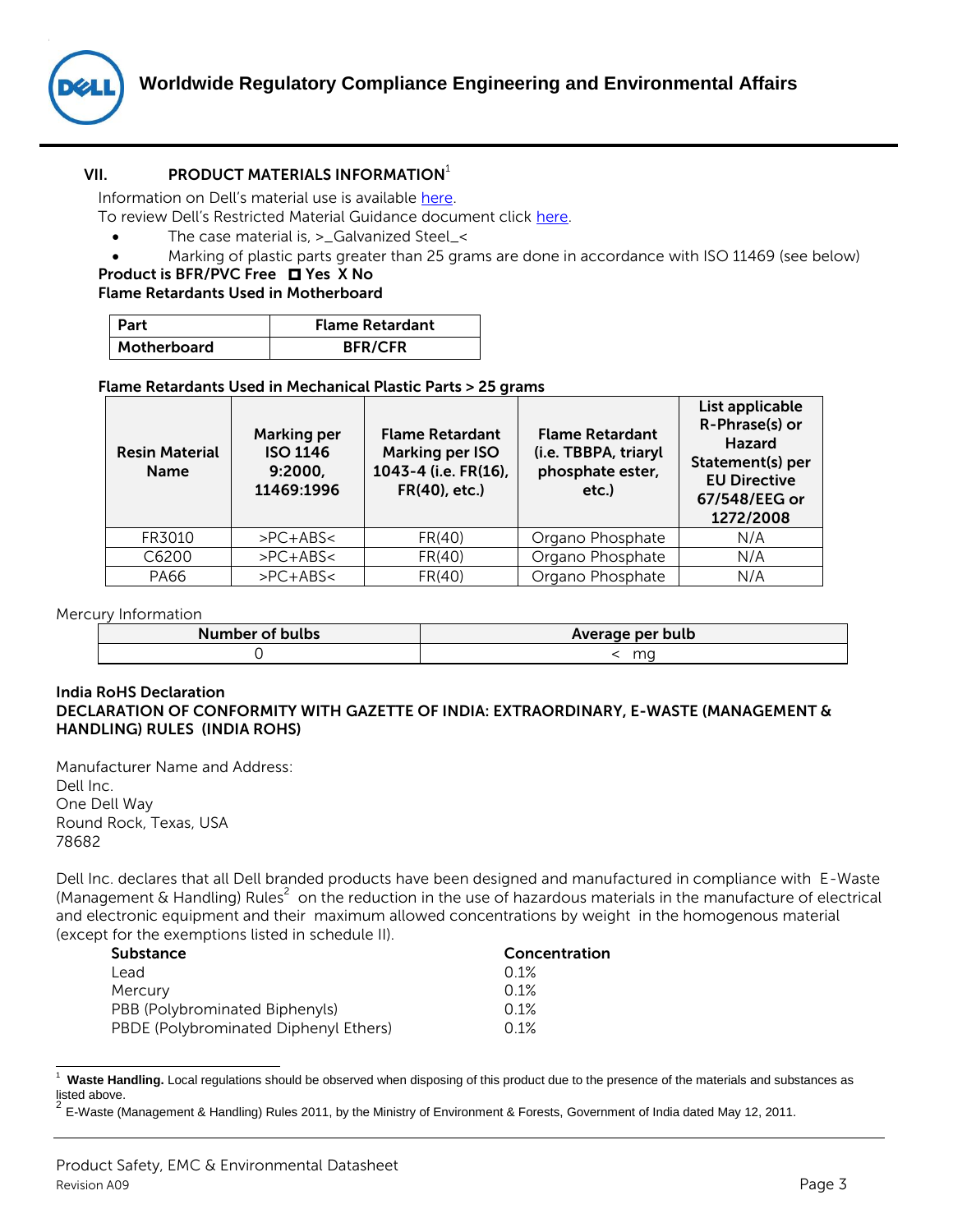

| Hexavalent Chromium | 0.1%  |
|---------------------|-------|
| Cadmium             | 0.01% |

Compliance has been verified via internal design controls, supplier declarations, and/or analytical test data. The undersigned below possesses the complete technical documentation relating to the declaration of compliance.

# **For additional information please visit:**

- Restricted Material Compliance [www.dell.com/environmental\\_information](http://www.dell.com/environmental_information)
- Products MSDS (Material Safety Data Sheets)**:**

#### Batteries:

[http://www.dell.com/content/topics/topic.aspx/global/shared/about\\_dell/values/regulatory\\_compliance/en/d](http://www.dell.com/content/topics/topic.aspx/global/shared/about_dell/values/regulatory_compliance/en/dell_battery_declaration_january2011?c=us&l=en&s=corp&~ck=anavml) [ell\\_battery\\_declaration\\_january2011?c=us&l=en&s=corp&~ck=anavml](http://www.dell.com/content/topics/topic.aspx/global/shared/about_dell/values/regulatory_compliance/en/dell_battery_declaration_january2011?c=us&l=en&s=corp&~ck=anavml)

#### <span id="page-3-0"></span>**VIII. PACKAGING**

Information on Dell's sustainable packaging effort available [here.](http://content.dell.com/us/en/corp/d/corp-comm/earth-products-packaging.aspx) Additional materials restricted in Packaging as per Dell's Restricted Material Guidance document found [here.](http://i.dell.com/sites/content/corporate/environment/en/Documents/earth-restricted-use-policy.pdf)

| Packaging Materials   | Total Weight of each<br>Material type, (kg) |
|-----------------------|---------------------------------------------|
| Corrugated Fiberboard | 3.26 kg                                     |
| <b>LDPE Cushions</b>  | 0.86 kg                                     |

#### <span id="page-3-1"></span>**IX. BATTERIES**

Below is a listing of batteries that could be present in the product:

| <b>Battery Description - Batteries</b> | <b>Battery Type</b> | <b>Battery Weight (kg)</b> |
|----------------------------------------|---------------------|----------------------------|
| CR-2032 coin cell                      | Lithium             | 003.                       |
| Rechargeable Battery 1 Cell            | Lithium Ion         | 0.0057                     |

#### <span id="page-3-2"></span>**X. DESIGN FOR ENVIRONMENT**

Dell systems are, when applicable, designed for easy assembly, disassembly, and servicing. For more information on product Recyclability please visit [www.dell.com/environmental\\_information](http://www.dell.com/environmental_information)

# <span id="page-3-3"></span>**XI. RECYCLING/ END-OF-LIFE SERVICE INFORMATION**

Take back and recycling services are offered for this product in certain countries. If you want to dispose of system components, contact Dell for instructions by emailing [recycling\\_emea@dell.com](mailto:recycling_emea@dell.com) or visit [www.dell.com/recyclingworldwide](http://www.dell.com/recyclingworldwide) and select the relevant country.

#### <span id="page-3-4"></span>**XII. HELPFUL LINKS**

- **Environmental Policy** <http://i.dell.com/sites/content/corporate/corp-comm/en/Documents/dell-global-environmental-policy.pdf>
- **Environment Website** [www.dell.com/earth](http://www.dell.com/earth)
- **Corporate Sustainability Report** <http://www.dell.com/Learn/us/en/uscorp1/report?c=us&l=en&s=corp&delphi:gr=true>
- **ISO 14001 Certification** <http://i.dell.com/sites/content/corporate/corp-comm/en/Documents/dell-iso14001-worldwide.pdf>
- **Materials Restricted for Use** [http://www.dell.com/downloads/global/corporate/environ/restricted\\_materials\\_guid.pdf](http://www.dell.com/downloads/global/corporate/environ/restricted_materials_guid.pdf)
- **Chemical Use Policy**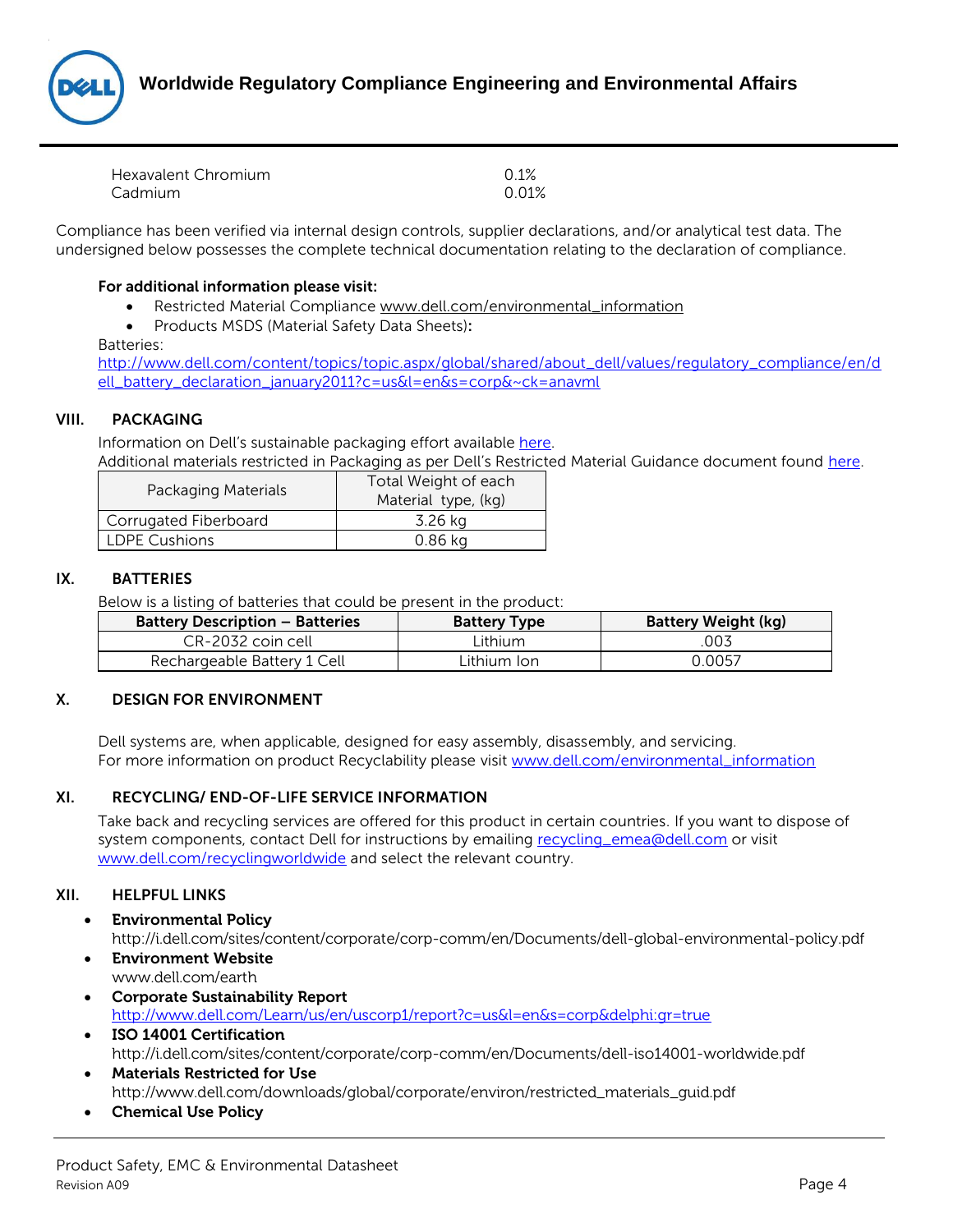

<http://i.dell.com/sites/doccontent/corporate/environment/en/Documents/chemical-use-policy.pdf>

- **Client Energy Calculator** [http://www.dell.com/content/topics/topic.aspx/global/products/landing/en/client-energy](http://www.dell.com/content/topics/topic.aspx/global/products/landing/en/client-energy-calculator?c=us&l=en)[calculator?c=us&l=en](http://www.dell.com/content/topics/topic.aspx/global/products/landing/en/client-energy-calculator?c=us&l=en)
- **Product Carbon Footprint** [http://content.dell.com/us/en/corp/d/corp-comm/environment\\_carbon\\_footprint\\_products](http://content.dell.com/us/en/corp/d/corp-comm/environment_carbon_footprint_products)
- **RoHS Compliance** [www.dell.com/rohsinfo](http://www.dell.com/rohsinfo)
- **REACH Compliance** [www.dell.com/REACH](http://www.dell.com/REACH)
- **Recycling Information** www.dell.com/recycling
- **Supplier Responsibility** <http://content.dell.com/us/en/corp/d/corp-comm/standards-for-suppliers.aspx>

# <span id="page-4-0"></span>**XIII. APPENDIX A: ErP Lot 3 Product (Energy Consumption) Information**

The ErP Lot 3 Standard includes requirements for certain product specific information to be provided by the manufacturer. This is applicable to Desktops, Integrated Desktops, Notebooks, Tablets, Slates, Notebook Thin Clients, Desktop Thin Clients, Workstations, Mobile Workstations, Computer Servers, and Small Scale Servers.

| Power Supply<br>Model # | Internal | Link to efficiency report                                                                   |
|-------------------------|----------|---------------------------------------------------------------------------------------------|
| D1100E-S0               | Internal | http://www.plugloadsolutions.com/psu_reports/DELL%20INC_D1600E-S0_1600W_SO-597_Report.pdf   |
| L1100E-S1               | Internal | http://www.plugloadsolutions.com/psu_reports/DELL,%20INC._L1100E-S1_1100W_SO-697_Report.pdf |
| E1100D-S0               | Internal | 48VDC PSU N/A                                                                               |
| D750E-S6                | Internal | http://www.pluqloadsolutions.com/psu_reports/DELL,%20INC_D750E-S6_750W_SO-668_Report.pdf    |
| E750E-S1                | Internal | http://www.pluqloadsolutions.com/psu_reports/DELL,%20INC._E750E-S1_750W_SO-666_Report.pdf   |
| <b>L750E-S0</b>         | Internal | http://www.pluqloadsolutions.com/psu_reports/DELL,%20INC._L750E-S0_750W_SO-696_Report.pdf   |
| D750E-S2                | Internal | http://www.plugloadsolutions.com/psu_reports/DELL_D750E-S2_750W_SO-386_Report.pdf           |
| E495E-S1                | Internal | http://www.plugloadsolutions.com/psu_reports/DELL,%20INC._E495E-S1_495W_SO-665_Report.pdf   |
| D495E-S1                | Internal | http://www.plugloadsolutions.com/psu_reports/DELL,%20INC._D495E-S1_495W_SO-667_Report.pdf   |

\* **Energy Consumption** results are based solely upon the laboratory testing of the **System Configuration** listed above. Energy consumption is tested at 230 Volts / 50 Hz.

#### Energy Consumption\*

Energy efficiency benefits the environment and lowers the total cost of equipment ownership by reducing power consumption. Dell offers energy calculators that help estimate power needs, potential emissions avoidance and potential cost savings. Click [here](http://content.dell.com/us/en/corp/d/corp-comm/earth-cio-corner-tools.aspx) for Dell's Client Energy Savings Calculator, Data Center Capacity Planner, and Monitor Power Savings Calculator. Information on Energy Efficiency is available [here](http://content.dell.com/us/en/corp/dell-environment-energy-efficiency.aspx)

\* This document is informational only and reflects laboratory performance. Your product may perform differently, depending on the software, components and peripherals you ordered. Accordingly, the customer should not rely upon this information in making decisions about electrical tolerances or otherwise. No warranty as to accuracy or completeness is expressed or implied. For more details visit [www.dell.com/environmental\\_information](http://www.dell.com/environmental_information)

# **Declared Noise Emissions in accordance with ISO 9296 (tested in accordance with ISO 7779)**